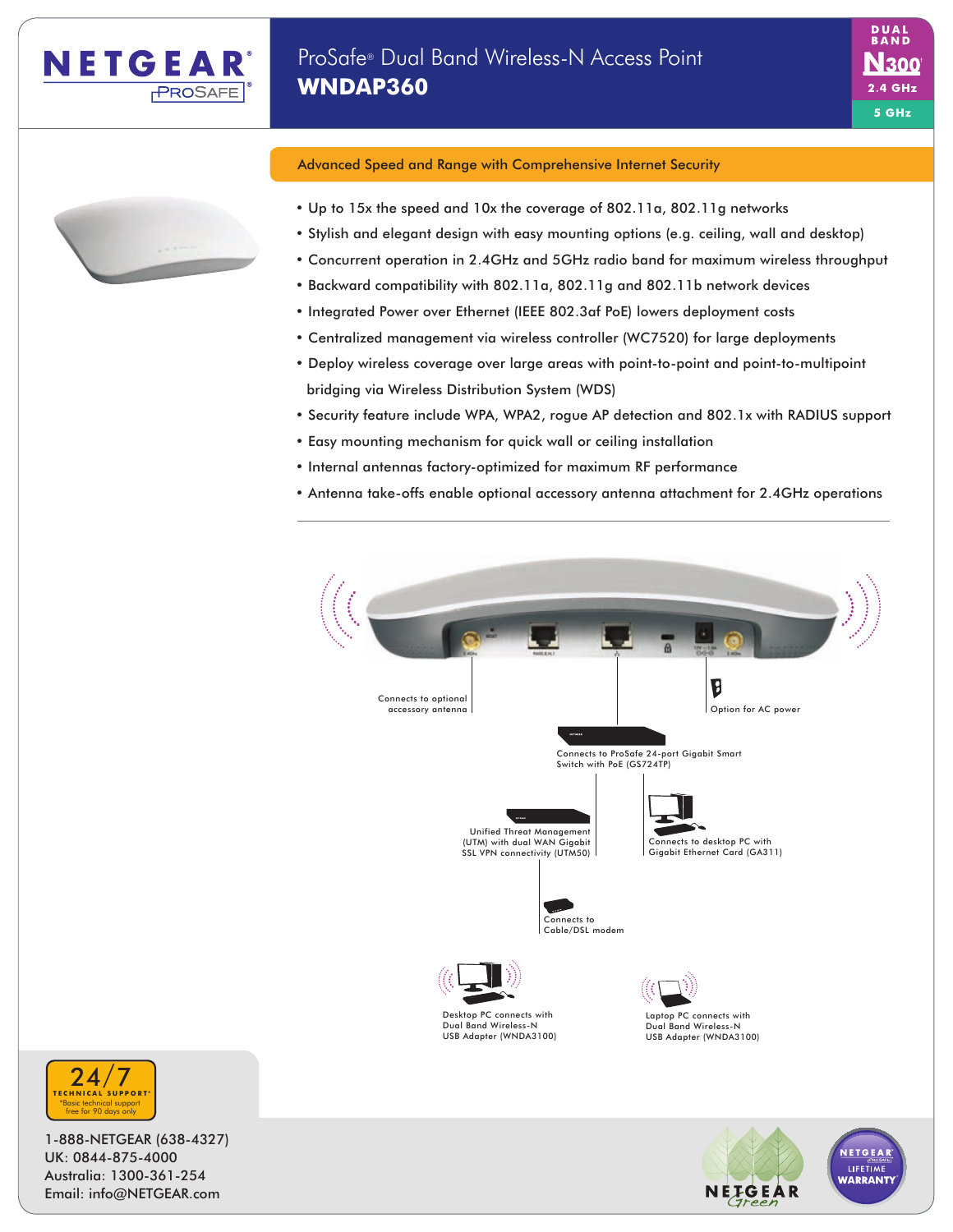|                                                                       | <b>ProSafe</b>                  | <b>ProSafe®</b>                   | ProSafe®                       | ProSafe®               |
|-----------------------------------------------------------------------|---------------------------------|-----------------------------------|--------------------------------|------------------------|
|                                                                       | <b>Dual Band Wireless-N</b>     | <b>Dual Band Wireless-N</b>       | Wireless-N                     | <b>Wireless-N</b>      |
| <b>Features</b>                                                       | <b>Access Point</b>             | <b>Access Point</b>               | <b>Access Point</b>            | <b>Access Point</b>    |
|                                                                       | (WNDAP360)<br>2.4 GHz and 5 Ghz | (WNDAP350)<br>2.4 GHz and 5.0 GHz | (WNAP320)                      | (WNAP210)              |
| Frequency                                                             |                                 |                                   | 2.4 GHz                        | 2.4 GHz                |
| Maximum theoretical throughput                                        | $\bullet$                       | ◉                                 | $\bullet$                      | ◉                      |
| Power over Ethernet<br>(PoE) IEEE 802.3af                             | $\bullet$                       | ◉                                 | $\bullet$                      | $\bullet$              |
| PoE power consumption                                                 | 10.51 Watts                     | 10.75 Watts                       | 5.8 Watts                      | 6 Watts                |
| Wireless Distribution System (WDS)                                    |                                 |                                   |                                |                        |
| Repeater                                                              | ◉                               | ◉                                 | $\bullet$                      | $\bullet$              |
| Bridge point-to-point/multi-point                                     | ◉                               | $\bullet$                         | $\bullet$                      | $\bullet$              |
| Simultaneous bridge<br>& wireless client association                  | $\bullet$                       | $\bullet$                         | $\bullet$                      | ◉                      |
| Separate bridge and access point                                      | ◉                               | $\bullet$                         | $\bullet$                      | $\bullet$              |
| Client Mode                                                           |                                 |                                   |                                | $\bullet$              |
| <b>SNMP</b>                                                           | v1, v2c                         | v1, v2c                           | v1, v2c                        | v1, v2c                |
| Antenna                                                               | Two (2) Internal 5 dBi          | Two (2) Internal 5 dBi            | Two (2) Internal 5 dBi         | Two (2) Internal 5 dBi |
|                                                                       | Two (2) reverse SMA connectors  | Two (2) reverse SMA connectors    | Two (2) reverse SMA connectors |                        |
| User support                                                          | Up to 50 users                  | Up to 50 users                    | Up to 64 users                 | Up to 32 users         |
| Security                                                              |                                 |                                   |                                |                        |
| Wi-Fi Protected Access<br>(WPA/WPA2), 802.11i                         | ◉                               | ◉                                 | $\bullet$                      | ◉                      |
| Multiple VPN pass-through support                                     | ◉                               | $\bullet$                         | $\bullet$                      | $\bullet$              |
| MAC address filtering with access<br>control lists-up to 256 users    | ◉                               | $\bullet$                         | $\bullet$                      | ◉                      |
| 802.1x RADIUS support<br>with EAP TLS, TTLS, PEAP                     | $\bullet$                       | $\bullet$                         | $\bullet$                      | $\bullet$              |
| Rogue AP detection                                                    | $\bullet$                       | $\bullet$                         | $\bullet$                      | $\bullet$              |
| <b>Block SSID Broadcast</b>                                           | $\bullet$                       | ◉                                 | $\bullet$                      | ◉                      |
| Secure SSH Telnet                                                     | $\bullet$                       | $\bullet$                         | $\bullet$                      | $\bullet$              |
| Secure Socket Layer (SSL)                                             | ◉                               | $\bullet$                         | $\bullet$                      | $\bullet$              |
| Remote management login                                               | $\bullet$                       | $\bullet$                         | $\bullet$                      | $\bullet$              |
|                                                                       | ◉                               |                                   |                                | $\bullet$              |
| Peer-to-peer blocking so<br>users may not access<br>another user's PC |                                 | ◉                                 | $\bullet$                      |                        |
| MBSSID/VLAN Support                                                   | 16/17                           | 16/17                             | 8/9                            | 8/9                    |
| <b>WPA Support</b><br>(WPA2 - Enterprise, 802.11i)                    | $\bullet$                       | $\bullet$                         | $\bullet$                      | $\bullet$              |
| User Interface                                                        | $\bullet$                       | $\bullet$                         | $\bullet$                      | ◉                      |
| <b>Browser-based Interface</b>                                        | $\bullet$                       | $\bullet$                         | $\bullet$                      | $\bullet$              |
| Accepts accessory antennas                                            | $\bullet$                       | $\bullet$                         | $\bullet$                      |                        |
| Easy ceiling mounting/wall mounting                                   | $\bullet$                       |                                   | $\bullet$                      |                        |

NETGEAR's ProSafe line of business networking products offers a wide array of easy-to-use, professional-grade switching, wireless, software and security solutions. Backed by a lifetime hardware warranty for the original purchaser , ProSafe products provide an abundance of intelligent, innovative and practical features, addressing the unique requirements of business networks.